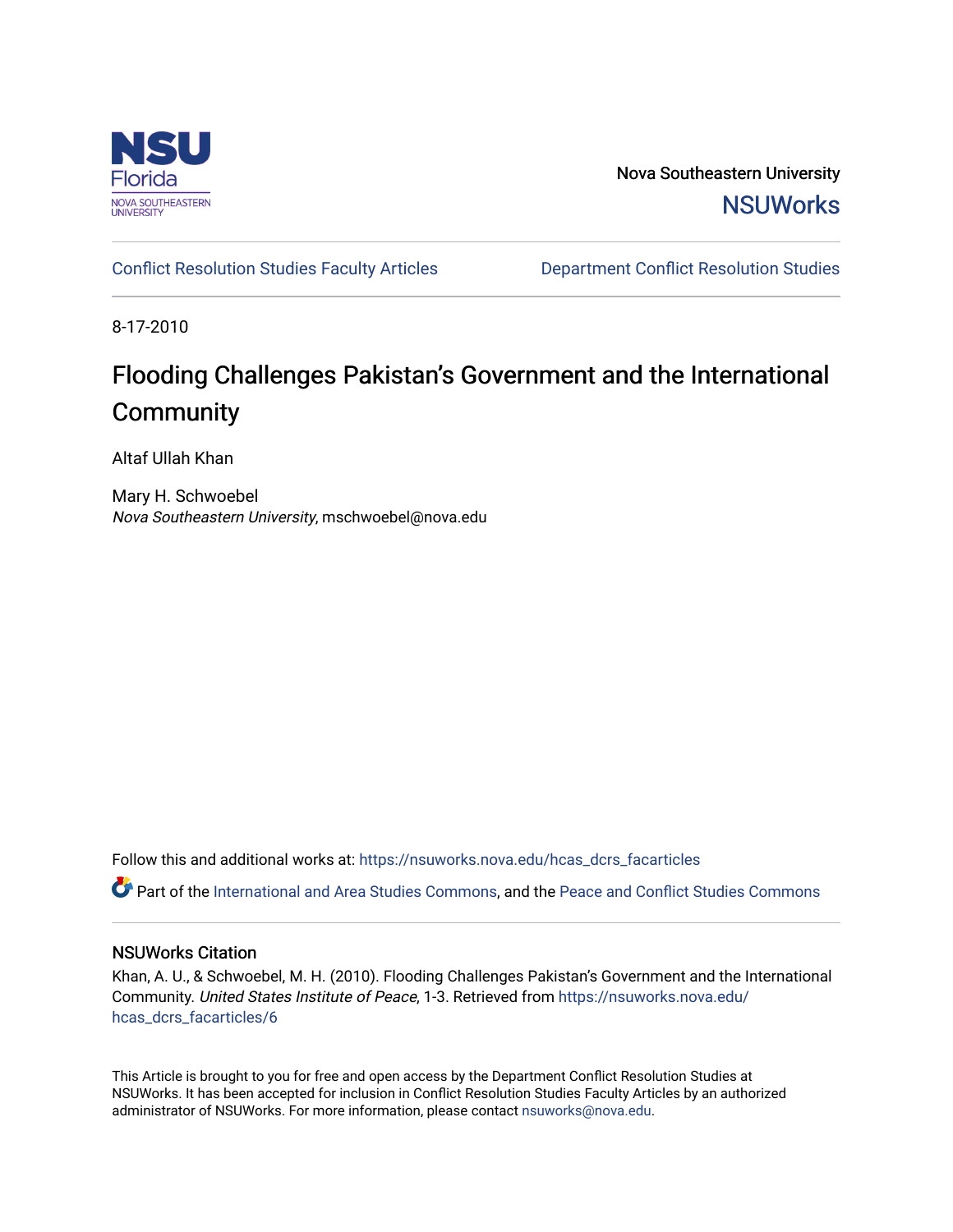

United States Institute of Peace • www.usip.org • Tel. 202.457.1700 • Fax. 202.429.6063

#### Altaf Ullah Khan

E-mail: akhan@usip.org Phone: +92.344.9039716

#### **MARY HOPE SCHWOEBEL**

E-mail: mschwoebel@usip.org Phone: 202.429.3837

> **"**Northwestern Pakistan is perhaps the most politically, economically and socially marginalized region of the country. The causes are primarily historical, but the result is a population that has experienced long-term marginalization and deepseated alienation within the larger Pakistani polity, economy and society. This is one primary reason why this population has been vulnerable to recruitment by violent religious extremists. **"**

## **Flooding Challenges Pakistan's Government and the International Community**

#### **Summary**

- • The flooding and associated devastation that have battered Pakistan since late July 2010 present yet another series of challenges to its government, already contending with violence from extremist groups. The international community would do well to assist the Pakistani government in responding effectively to these challenges.
- • Natural disasters are social as well as environmental events. The poor and marginalized members of society suffer the most. Marginalization is one of the root causes of violence and militancy in Pakistan.
- • As the government of Pakistan responds to the suffering of its people and the damage to the environment and infrastructure, it should seek to provide relief and recovery assistance in ways that contribute to ameliorating marginalization.
- Disaster managers should ensure that urgent humanitarian demands do not miss the opportunity to achieve relief and recovery in ways that contribute to good governance, sustainable development and stable peace.

## **Introduction**

Since late July 2010, Pakistan has been battered by the most devastating flooding in its history. The hardest hit areas have been the fertile, agricultural plains of northwestern Pakistan, which includes the districts of Nowshera, Charsadda, and Swat in the newly named Khyber Pukhtunkhwa (KP) province, formerly called the Northwest Frontier Province (NWFP). Along with the Federally Administered Tribal Areas (FATA), KP in recent years has been the scene of suicide bombings, as well as Taliban offensives and Pakistani military offensives. The present humanitarian disaster has caught both the government and the population during one of the most difficult moments in Pakistan's history, when poverty is worsening, the grip of extremists is increasing, and bombings are occurring on a regular basis. Indeed, the chief of Frontier Constabulary (FC) was killed in a suicide attack in Peshawar on August 4 during the initial onslaught of the flooding.

By August 16, some 20 million people had been affected and more than 1,600 killed nationwide, while thousands of others remain trapped due to flood damage to infrastructure. And these figures are rising daily, as is the toll in other parts of the country. There is little information about the situation in the FATA, although it is known that serious damage occurred in Mohmand and Khyber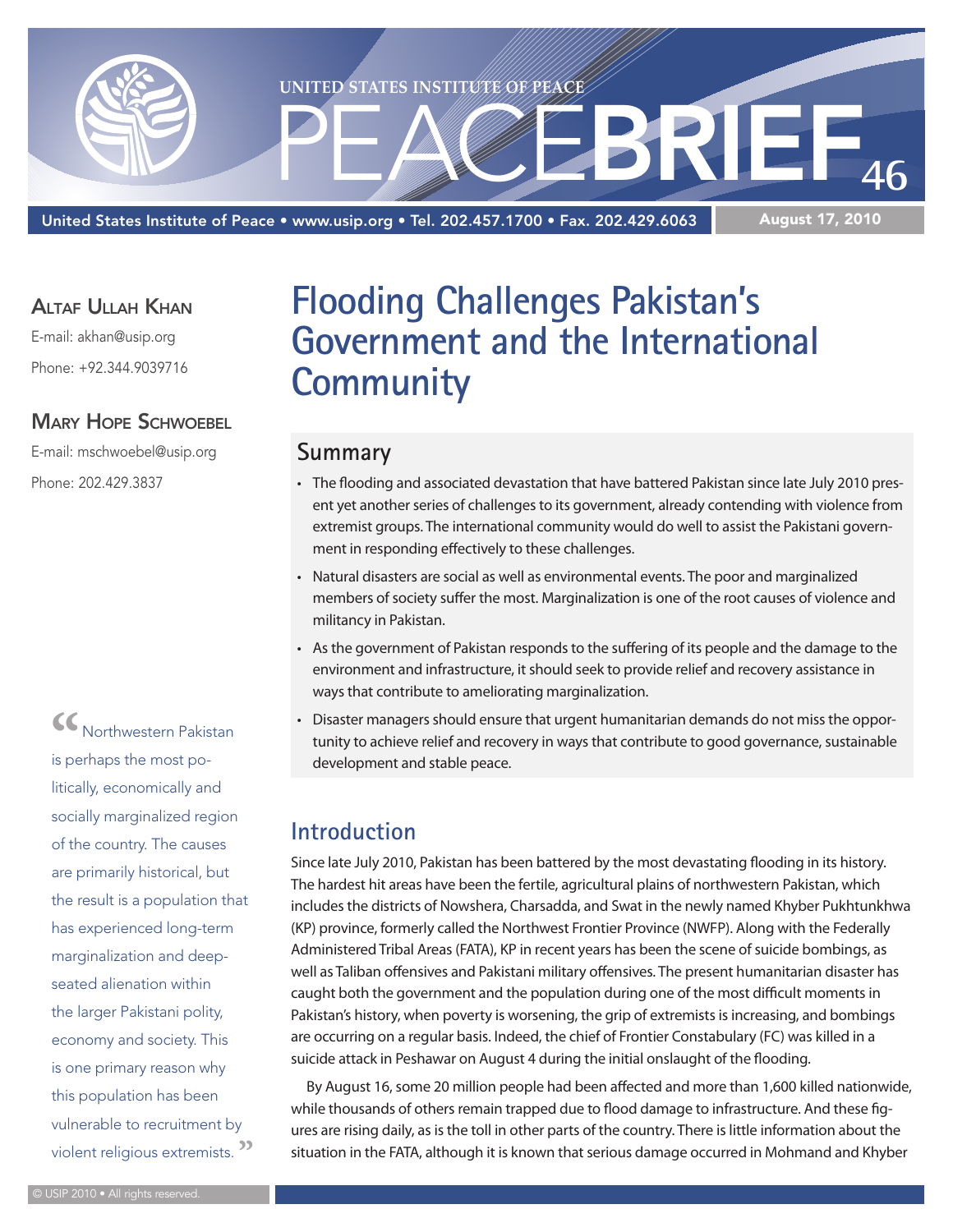PEACEBRIEF

Agencies, destroying the infrastructure already damaged by militants. The worst hit districts are Swat, Dir, Mardan, Charsadda, Nowshera, and parts of D.I.Khan and Swabi.

Nowshera and Charsadda, the more affluent and more peaceful districts of KP, were unprepared for the initial flooding. Although warnings were issued, they were not heeded by the population, partly because people are accustomed to staying home during crises, and partly because the government and local administration did not succeed in communicating the gravity of the impending disaster. Additionally, although residents were asked to leave their homes, no alternatives were offered. Two weeks later, the thousands who did leave their homes remained on the highways. Others who left found their homes looted and destroyed upon returning home.

Infrastructure damage has prevented relief trucks from delivering emergency food and supplies to Swat and Dir, while continued bad weather has grounded relief helicopters. A United Nations World Food Program (WFP) logistics officer recently said that food in the WFP's warehouses had been destroyed. "Even the wheat in trucks ready to unload has been destroyed by rain. Every truck has 14 layers of wheat bags. Eight out of these are under water."

At the same time, food items are disappearing from the markets in Peshawar due to crop loss in the vegetable and fruit producing areas of Nowshera, Charsadda, and Mardan. These regions supply food to the entire KP province -- including the city of Peshawar, with its 3 million inhabitants. These regions also represent sources of livelihoods for KP's rural population. Given the scope of destruction in the rural areas, farmers may not be able to recover in time for the upcoming planting season. Crop and livestock losses will affect long-term livelihood and food security. International organizations already estimate that more than 6 million people nationwide will require food assistance in the coming weeks and months.

Governmental response during the initial days of the flooding was reportedly viewed by the population as insufficient and showing a lack of will by political leaders. One local resident recently stated, "The politicians didn't even bother to visit their own constituencies." Pashtun society is based upon traditional values of interaction, and not being there for the people is an omission no one forgets. People feel neglected by their own ruling elite, politicians and bureaucracy. This could lead to chaos in flood-affected areas, which would naturally come as victory for the militants.

People in northwestern Pakistan complained that only after flooding from swollen rivers threatened the eastern Punjab province and the southern Sindh province, did President Asif Ali Zardari return from Europe. But much more significantly, there are cynical predictions in northwestern Pakistan that the government will provide more timely and more significant assistance to the Sindh and Punjab, where the prime minister and the president are from. Concerns have also been expressed there that if international assistance is provided directly through the central government, it will only reach the Sindh and Punjab. The government of KP has stated that 95 percent of foreign aid should be directed to northwestern Pakistan, since it received the majority of damage relative to the rest of the country.

#### **United States Government Response**

The United States was quick to recognize both the scale of the disaster and that an inadequate response could lead to increased violence and militancy throughout the country, especially in the volatile northwest. Washington's assistance to the Pakistani government includes financial aid, the immediate shipment of urgently needed supplies, and logistical support from the U.S. military, international and local nongovernmental organizations (NGOs). As of early August, the U.S. has committed \$76 million in assistance to flood-affected populations, working through Pakistan's National Disaster Management Authority and provincial disaster management authorities. It is also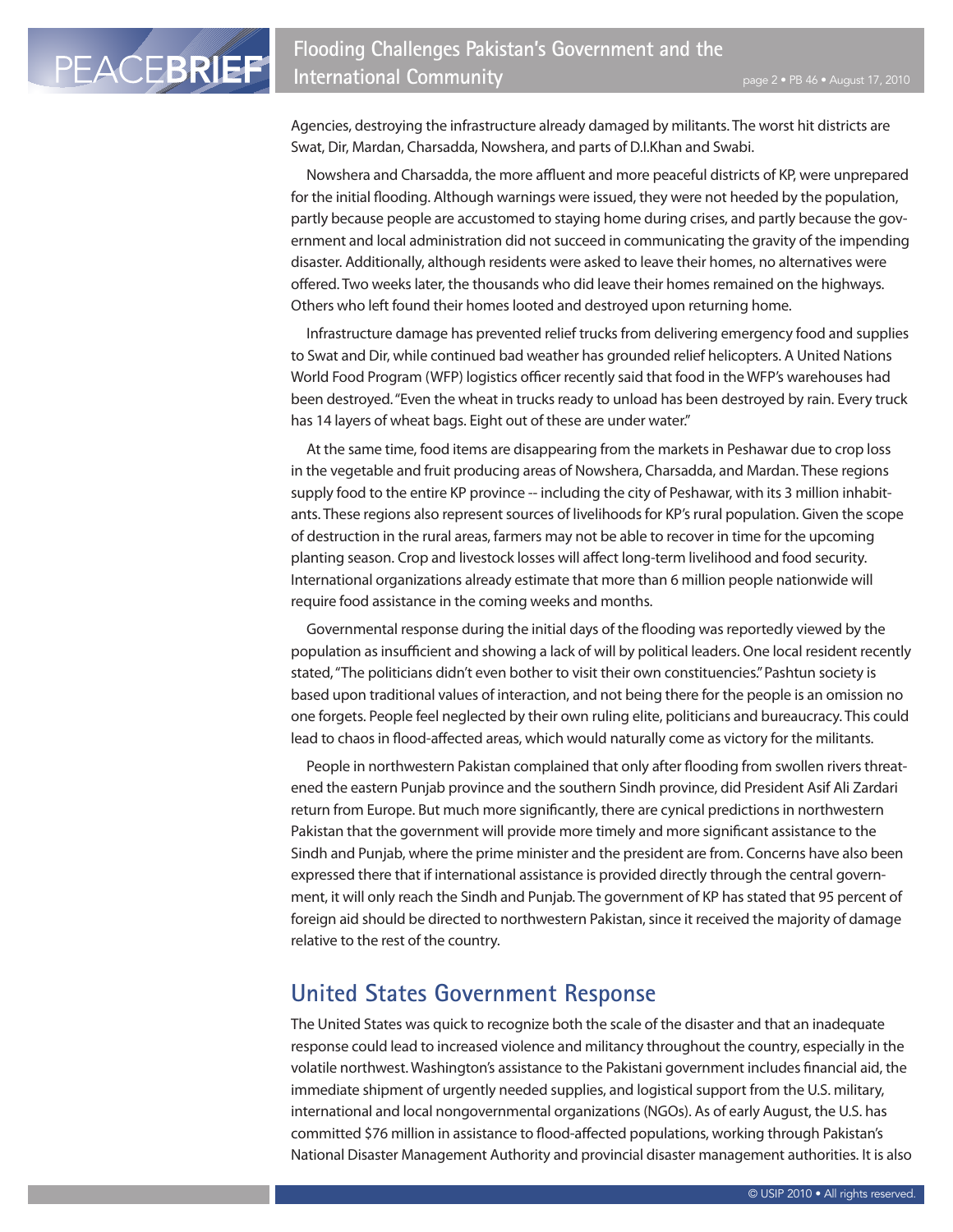channeling funds through international and local NGOs to provide food, health care and shelter for those displaced by the floods. This is being supplemented by existing U.S.-supported assistance programs to many of the same people previously displaced by fighting. The U.S. will also be utilizing funds designated for development aid for recovery assistance.

## **Natural Disasters Are Also Social Phenomena**

Extreme weather events, such as the flooding in Pakistan, can have an even more negative effect as a result of governance and development shortcomings within a country. In addition, the risks and vulnerabilities that people face during natural disasters are often magnified as much by their social situations as their physical conditions. Power relations, social networks, knowledge and skills, health, wealth, location and type of residence and source of income all affect risk and vulnerability, and the capacities to respond to and recover from them. Poverty leaves people extremely vulnerable during and after disasters. According to a recent study on poverty measurements from Oxford University, more than 50 percent of households in Pakistan live in poverty. This percentage is even higher for northwestern Pakistan, although official figures are not available.

The poor are more likely to live in geographical areas that face greater risk of natural disasters. They are more likely to live in structures that are unsafe and insecure, since they are more likely to lack land and property rights. The poor are less likely to have access to communication technologies that provide disaster warning, disaster relief and recovery information. The poor are less likely to have the means—such as access to cash or credit, or transportation—to leave the scene of a disaster before or after it strikes. Finally, they are less likely to have someplace to go for shelter, since social networks are usually constituted by people whose circumstances are similar.

Northwestern Pakistan is perhaps the most politically, economically and socially marginalized region of the country. The causes are primarily historical, but the result is a population that has experienced long-term marginalization and deep-seated alienation within the larger Pakistani polity, economy, and society. This is one primary reason why this population has been vulnerable to recruitment by violent religious extremists. The activities of militants in the region have further contributed to its political, economic and social marginalization.

#### **Natural Disasters and Peacebuilding**

Natural disasters bring destruction in their wakes, but they also can bring opportunities for positive change. They can affect conflict dynamics in uncertain ways. For example, a disaster can convince one or more parties of a violent conflict to seek peaceful solutions. Governmental and/ or international responses to natural disasters can also build public support, or unintentionally reinforce the sources of violent conflict or militancy. One local resident said, "If the established structures of government are unable to perform, militants are waiting in the wings to prove their worth as the legitimate servants of the people. Poverty and social injustice has already been one of the important instruments of militant recruitment."

The Pakistani government and international community's responses to the flooding disaster and recovery efforts are being watched closely across the country. It would therefore be a mistake for either to be seen as providing much more assistance to the Punjab and the Sindh than to northwestern Pakistan. Many in the northwest already fault the government for its slow and inadequate response. On the other hand, if the government and the international community are willing and able to respond rapidly and appropriately, they have an opportunity to counter the causes of militancy. It is an unprecedented moment to demonstrate genuine concerns for the people of the region.